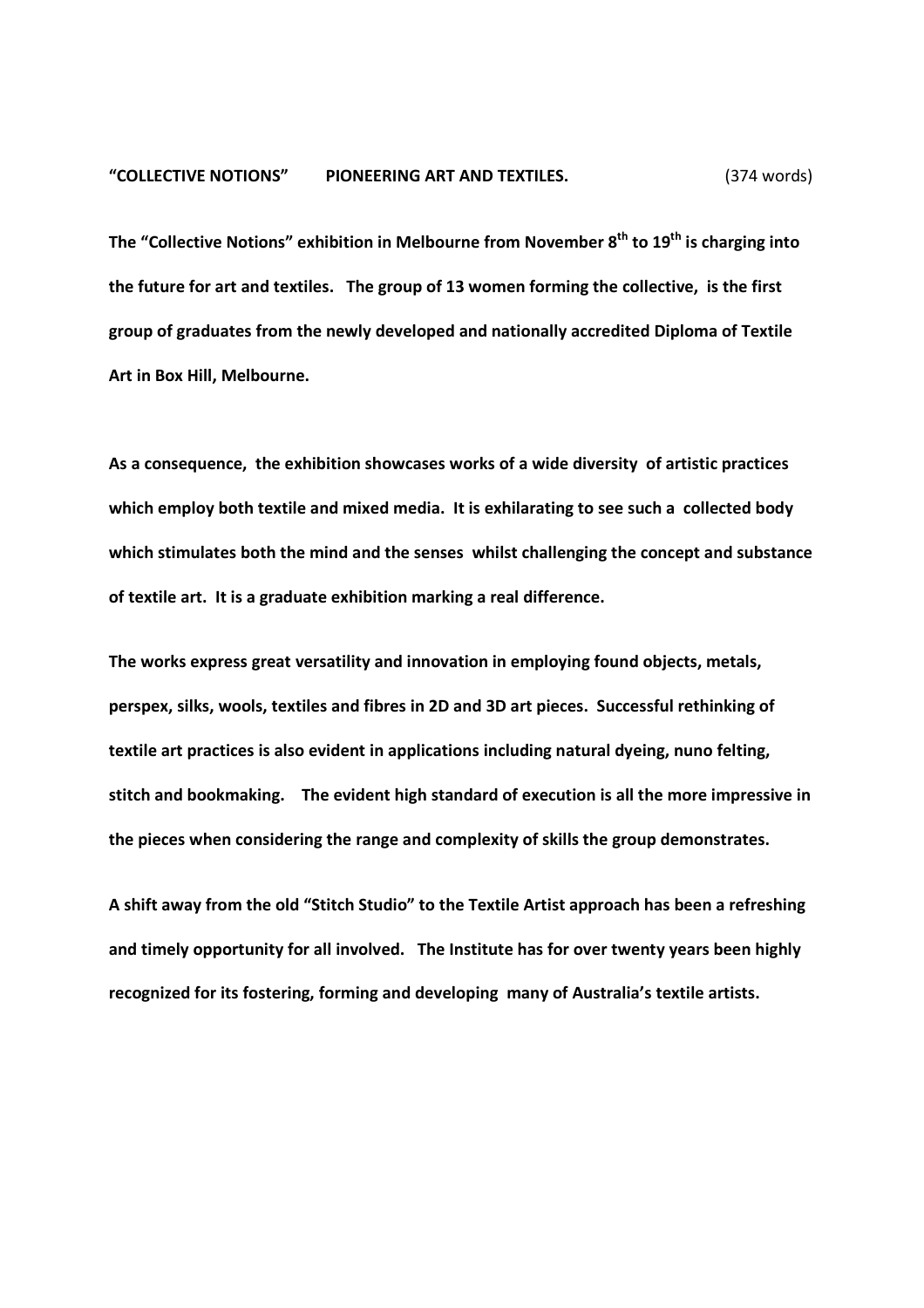Tutors and guest lecturers within the new diploma at Box Hill Institute, Centre for Creative Industries, combined with decades of prior experience in textile, graphic and visual arts of the students, have brought forth a very accomplished graduate group who are intending to take Australian Textile Art into the future.

"Collective Notions" present over 80 exhibition pieces. Each artist is exhibiting seven pieces of work which include a textile piece and accompanying dedicated artist book as their entry in the annual Hester Hopkins Award for graduating students 2011. The Embroiderers Guild of Victoria will announce the winner of the award at the opening of the exhibition.

To see this fresh interplay between fibre, textiles and mixed media in art, or purchase some affordable and unique works visit "Collective Notions" exhibition at "The Open Space Gallery", Eckersleys, 97 Franklin St, Melbourne from Nov 8 to 19<sup>th</sup>. For further details at www.collectivenotions.com

Marg Trainor 0457 906513 margaret.t@collectivenotions.com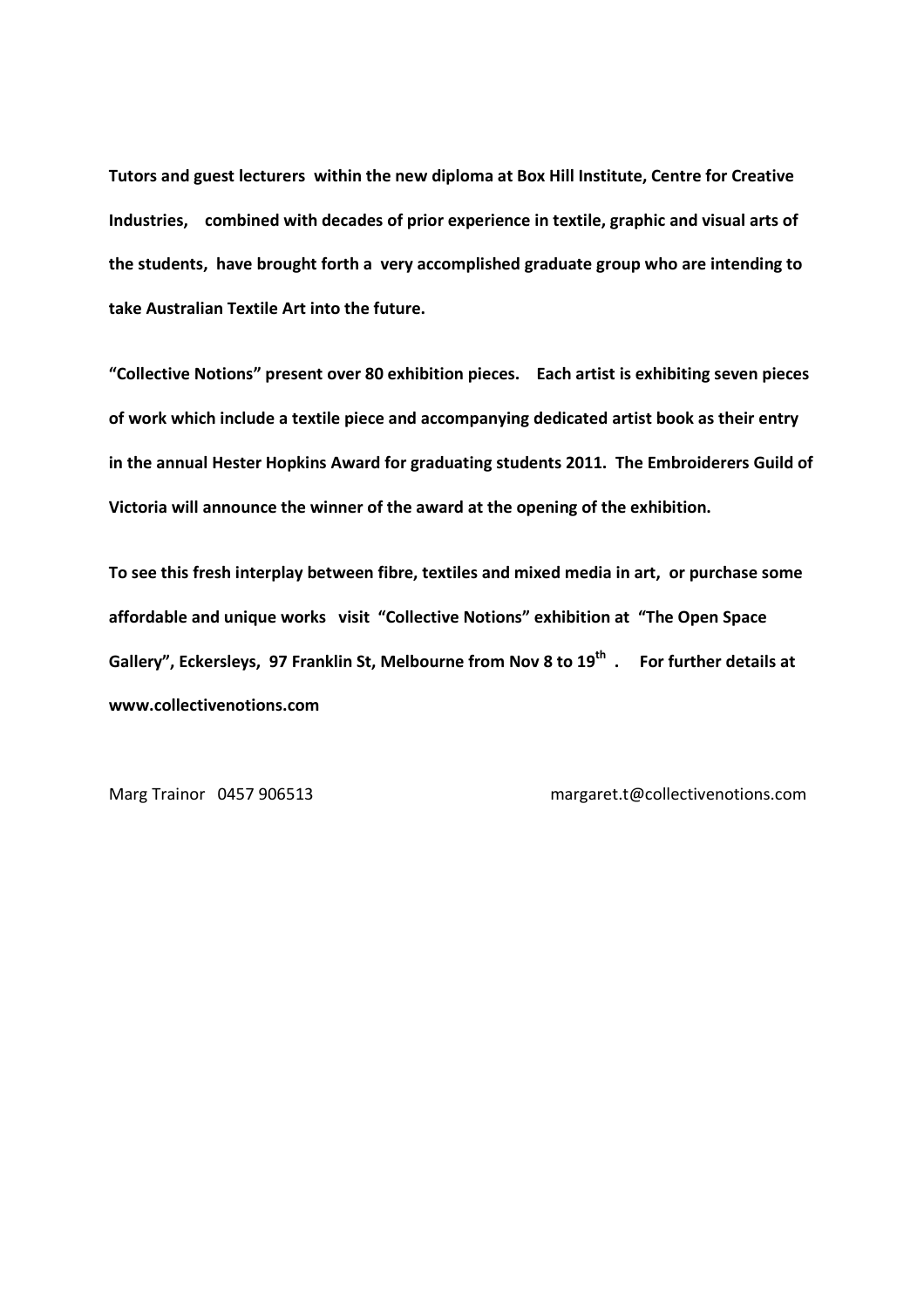## **DO A RETAKE ON ART AND TEXTILES** (216 words)

 "Collective Notions" exhibition invites the viewer to see a fresh interplay between fibre, textiles and mixed media in art. The group of 13 textile artists, is exhibiting in the heart of Melbourne at "The Open Space Gallery", Eckersleys, from Nov 8 to 19<sup>th</sup>.

The works express great versatility and innovation in employing found objects, metals, perspex, silks, wools, textiles and fibres in 2D and 3D art pieces. Successful rethinking of textile art practices is also evident in applications including natural dyeing, nuno felting, stitch and bookmaking.

This is a graduate exhibition with a difference. The works build upon decades of prior experience in textile, graphic and visual arts training. "Collective Notions" present over 80 pieces as the culmination of their 3 year Diploma of Textile Arts at Box Hill Institute.

Each artist is exhibiting seven pieces of work which include a textile piece and accompanying dedicated artist book as their entry in the annual Hester Hopkins Award for graduating students 2011. The Embroiderers Guild of Victoria will announce the winner of the award at the opening of the exhibition.

This inspiring array of textile art, offering affordable and unique art works, runs from November 8 – 19 at "The Open Space Gallery" Eckersleys, 97 Franklin St, Melbourne.

For further details at www.collectivenotions.com

Marg Trainor 0457 906513 margaret.t@collectivenotions.com